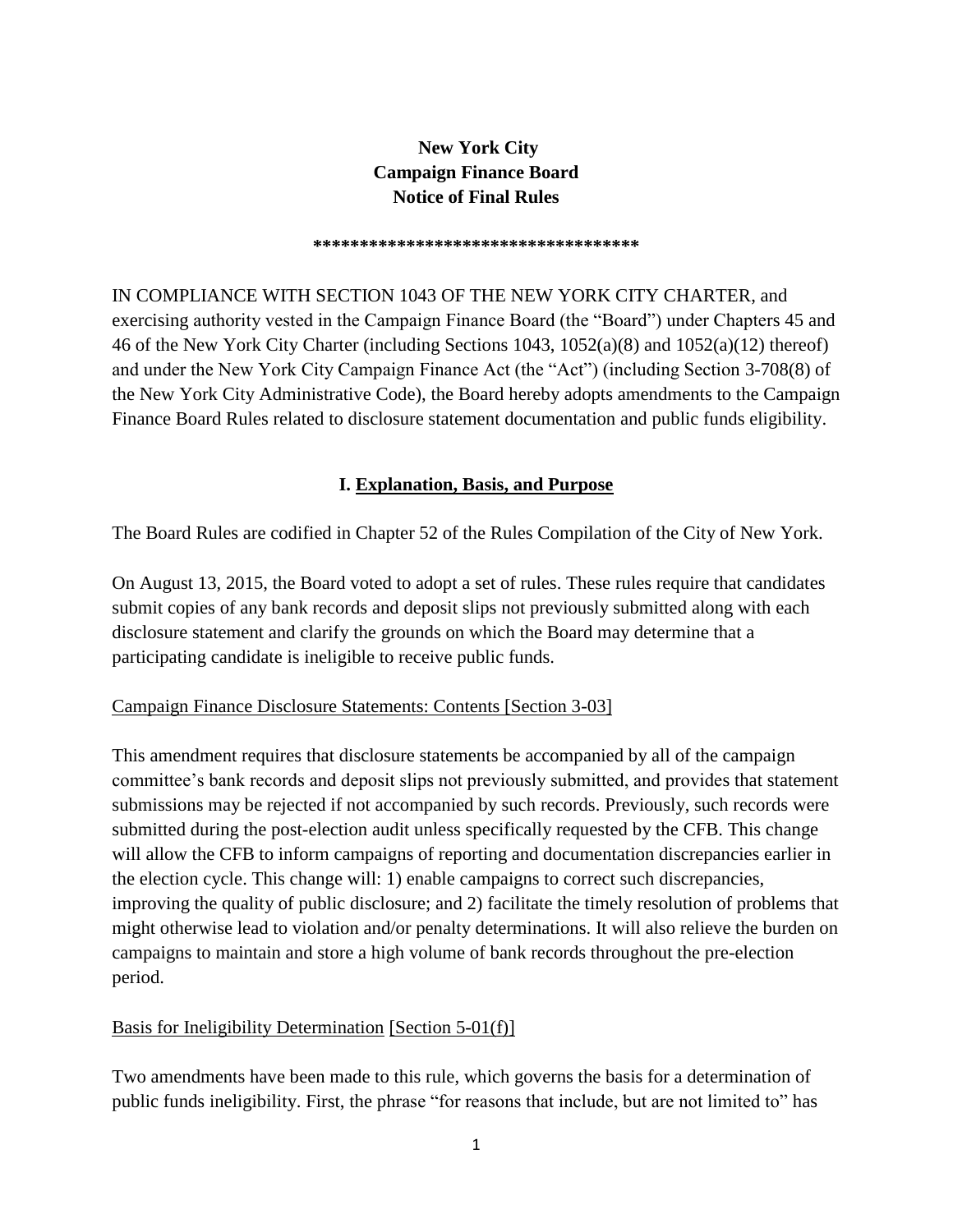been removed from the introduction to this section. Second, one criterion has been added to the end of the list of grounds upon which the Board may base a determination that a candidate is ineligible to receive public funds. The new criterion renders a candidate potentially ineligible if there is reason to believe that the participating candidate, or that candidate's agent, has engaged in conduct detrimental to the Program that is in violation of any applicable law not otherwise referenced in the rule. This change is intended to clarify that a "catch-all provision" is included to capture egregious conduct whose specific elements are not described elsewhere in the list, but that would nonetheless provide sufficient justification for the Board to determine that the participant who engaged in such conduct, or whose agent engaged in such conduct, is ineligible to receive public funds.

The following rules will take effect thirty days after final publication in The City Record:

# **II. Final Rules**

New matter is underlined. Deleted matter is shown in [brackets].

"Shall" and "must" denote mandatory requirements and may be used interchangeably in the rules of this board, unless otherwise specified or unless the context clearly indicates otherwise.

# **Section 3-03 of chapter 3 of title 52 of the rules of the city of New York is amended by adding a new subdivision (f) as follows:**

**(f) Documentation.** Together with each disclosure statement, the candidate shall submit documentation to verify the accuracy of the data reported, including all bank records and deposit slips required to be maintained pursuant to Rules  $4-01(b)(1)$  and  $4-01(f)(1)$  not previously submitted. A disclosure statement may be rejected as an insufficient submission if not accompanied by such documentation.

### **Subdivision (f) of section 5-01 of chapter 5 of title 52 of the rules of the city of New York is amended to read as follows:**

(f) **Basis for ineligibility determination**. The Board [shall] may determine [whether] that public funds shall not be paid to a participant [for reasons that include, but are not limited to] if: (1) [if there is reason to believe that the participant has committed a violation of the Act or these Rules;

(2) if] the participant has failed to meet one of the eligibility criteria of the Act or these Rules; [(3) if] (2) the participant is required to repay public funds previously received, as described in Rule 5-03, or [if] the participant has failed to pay any outstanding claim of the Board for the payment of civil penalties or the repayment of public funds against such participant or his or her principal committee or a principal committee of such participant from a prior covered election, provided that the participant has received written notice of the potential payment obligation and potential ineligibility determination in advance of the certification deadline for the current